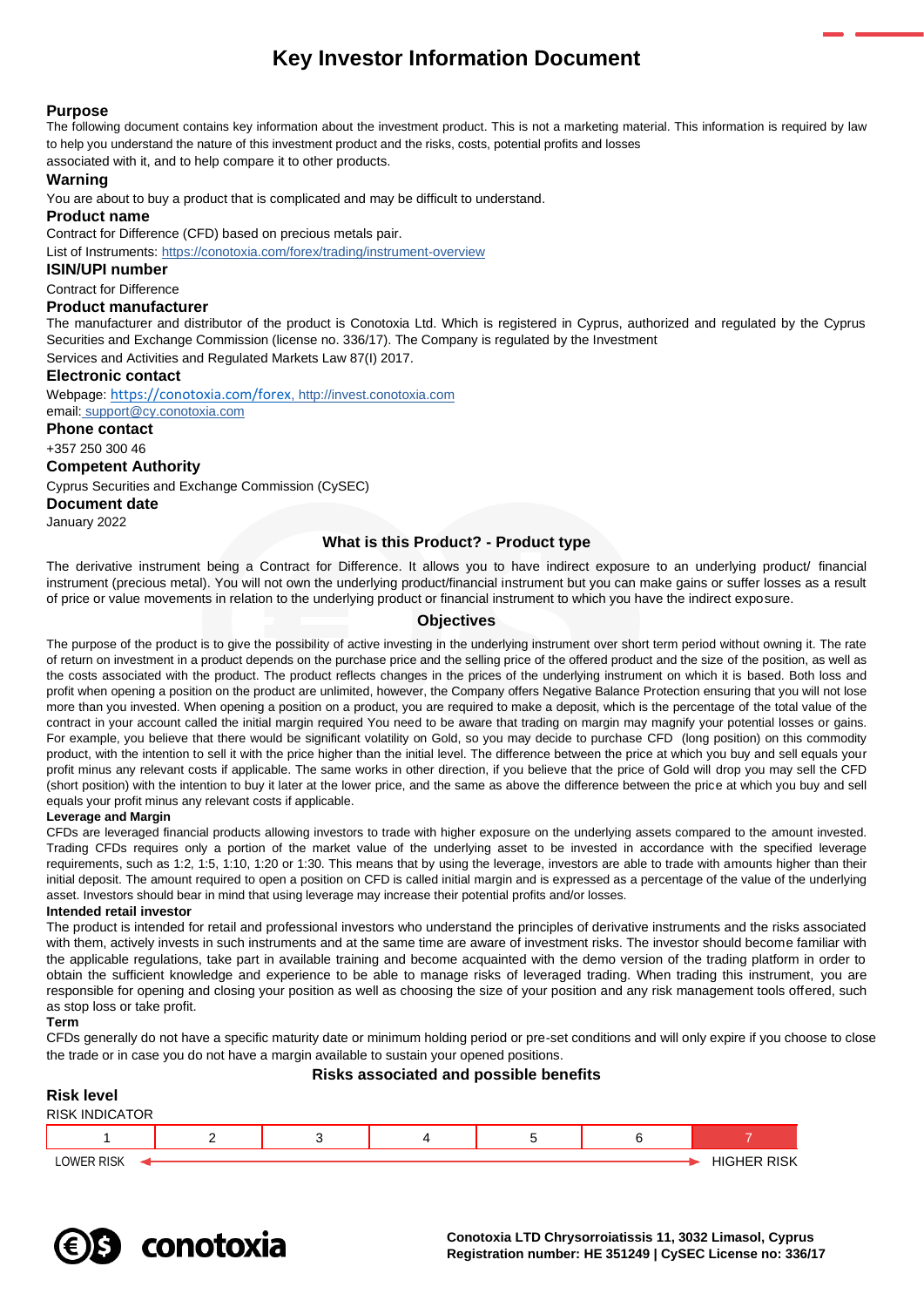The summary risk indicator is a guide to the level of risk of this product compared to other products. It shows how likely it is that the product will lose money because of movements in the markets or because we are not able to pay you. We have classified this product as 7 out of 7, which is the highest risk class. This rates the potential losses from a future performance at a very high level.

Be aware of currency risk. An investor may lose all invested capital, understood as a deposit protecting the open position on the product. Therefore, you should ensure that your account possesses the necessary margin to avoid any stop outs. Before, deciding to trade on margin products you should take into consideration your investment objectives, risk tolerance and level of the experience you have obtained on these products. These products may not be appropriate for everyone; therefore, you should ensure that you understand the risks involved and seek independent advice if required. There are several types of trading risk, including leverage risk, which you should be aware of before beginning to trade. Factors that affect the performance of this product include but are not limited to:

- Leverage risk
- Risk of unlimited loss
- Margin risk
- Foreign exchange risk
- Market risk
- Unregulated market risk
- Market disruption risk
- Counterparty risk
- Online trading platform and IT risk
- Conflicts of interest

# **Performance scenario**

\*Market developments in the future cannot be accurately predicted. The scenarios shown are only an indication of some of the possible outcomes based on recent returns. Actual returns could be lower.

This key information document is not specific to a particular product, but to the category of products CFD on Commodity Precious Metals. The table below represents outcomes of profits and losses under various circumstances. In this scenario, we assume you buy a CFD contract on Gold (XAU/USD) with a volume of 1 lot (100 ounces) at a price of \$1274.0. This means that your notional exposure to the contract is \$127,400 (100 contracts x the price \$1274.0). However, keep in mind that you do not need to invest \$127,400, assuming that the initial margin is 5% you will only have to deposit \$6,370 which is 5% of the notional exposure of \$127,400. The same pattern applies in the scenario when you wish to sell a CFD contract on Gold with the same volume, price and leverage.

| Long Performance Scenario Opening Price<br>$(1$ year) |                      | <b>Closing Price</b> | <b>Price Change</b> | Profit/Loss  | Return in % on Invested<br>Capital of \$6,370 |
|-------------------------------------------------------|----------------------|----------------------|---------------------|--------------|-----------------------------------------------|
| Favourable                                            | \$1274.0             | \$1286.74            | $+1.00%$            | $+ $1.274$   | $+20.00%$                                     |
| Moderate                                              | \$1274.0             | \$1281.37            | $+0.50%$            | $+$ \$637.50 | $+10.01%$                                     |
| Unfavourable                                          | \$1274.0             | \$1269.62            | $-0.50%$            | $-$ \$638    | $-10.02%$                                     |
| <b>Stress</b>                                         | \$1274.0             | \$1225.92            | $-4.00\%$           | $-$5.108$    | $-80.19%$                                     |
|                                                       |                      |                      |                     |              |                                               |
| <b>Short Performance</b><br>Scongrio                  | <b>Opening Price</b> | <b>Closing Price</b> | <b>Price Change</b> | Profit/Loss  | Return in % on Invested<br>Conital of CG 270  |
| Favourable                                            | \$1274.0             | \$1266.21            | $-1.00%$            | $+ $1,279$   | $+20.08%$                                     |
| Moderate                                              | \$1274.0             | \$1273.60            | $-0.50%$            | $+$ \$640    | $+10.05%$                                     |
| Unfavourable                                          | \$1274.0             | \$1287.40            | $+0.50%$            | $-$ \$640.50 | $-10.05%$                                     |

The scenario above represents potential performance of your investment. Please bear in mind that a volatile price movement can rapidly lead either to profit or loss on your investment, and a small percentage of the price change could result in significant changes in your potential returns or losses due to the effect of the leverage.

#### **Costs over time**

The table below shows the amounts are deducted from your investment to cover different types of costs. These amounts depend on how much you invest, how long you hold the product [and how well the product is doing (where applicable)]. The amounts shown here are illustrations based on an example investment amount and different possible investment periods.

\*We have assumed holding periods of 1, 3 and 5 years and an investment of \$ 50 000 and used GOLD as an example. Client opens a long position of 1 lot (100 ounces/contracts) on GOLD at a price 1 898.95 paying commission of \$ 3. The relevant Swap points quoted are - 6.2400/-8.6320 for short and long swap respectively and the required margin amounts for 5% (\$ 9 494.75).

| Cost Type                                     | <b>Ask</b> | <b>Bid</b> | Margin     | <b>Total Cost</b> | Percentage of margin |
|-----------------------------------------------|------------|------------|------------|-------------------|----------------------|
| Spread (1898.95-1898.75)* 100                 | 1898.95    | 1898.75    | \$9,494.75 | \$20.00           | 0.21% of margin      |
| Commission for opening a position             |            |            | \$3.00     | 0.03% of margin   |                      |
| Commission for closing a position             |            |            | \$3.00     | 0.03% of margin   |                      |
| Short Swap (-6.2400* 365 days) client's cost  | $-6.2400$  | 1 year     |            | \$(2,277.60)      | 23.99% of margin     |
| Long Swap (-8.6320* 365 days) client's cost   | $-8.6320$  | 1 year     |            | \$ (3,150.68)     | 33.18% of margin     |
| Short Swap (-6.2400* 1095 days) client's cost | $-6.2400$  | 3 years    |            | \$(6,832.80)      | 71.96% of margin     |
| Long Swap (-8.6320* 1095 days) client's cost  | $-8.6320$  | 3 years    |            | \$ (9,452.04)     | 99.55% of margin     |
| Long Swap (-8.6320* 1095 days) client's cost  | $-6.2400$  | 5 years    |            | \$ (11,388.00)    | 119.94% of margin    |
| Long Swap (-8.6320* 1825 days) client's cost  | $-8.6320$  | 5 years    |            | \$(15,753.40)     | 165.92% of margin    |